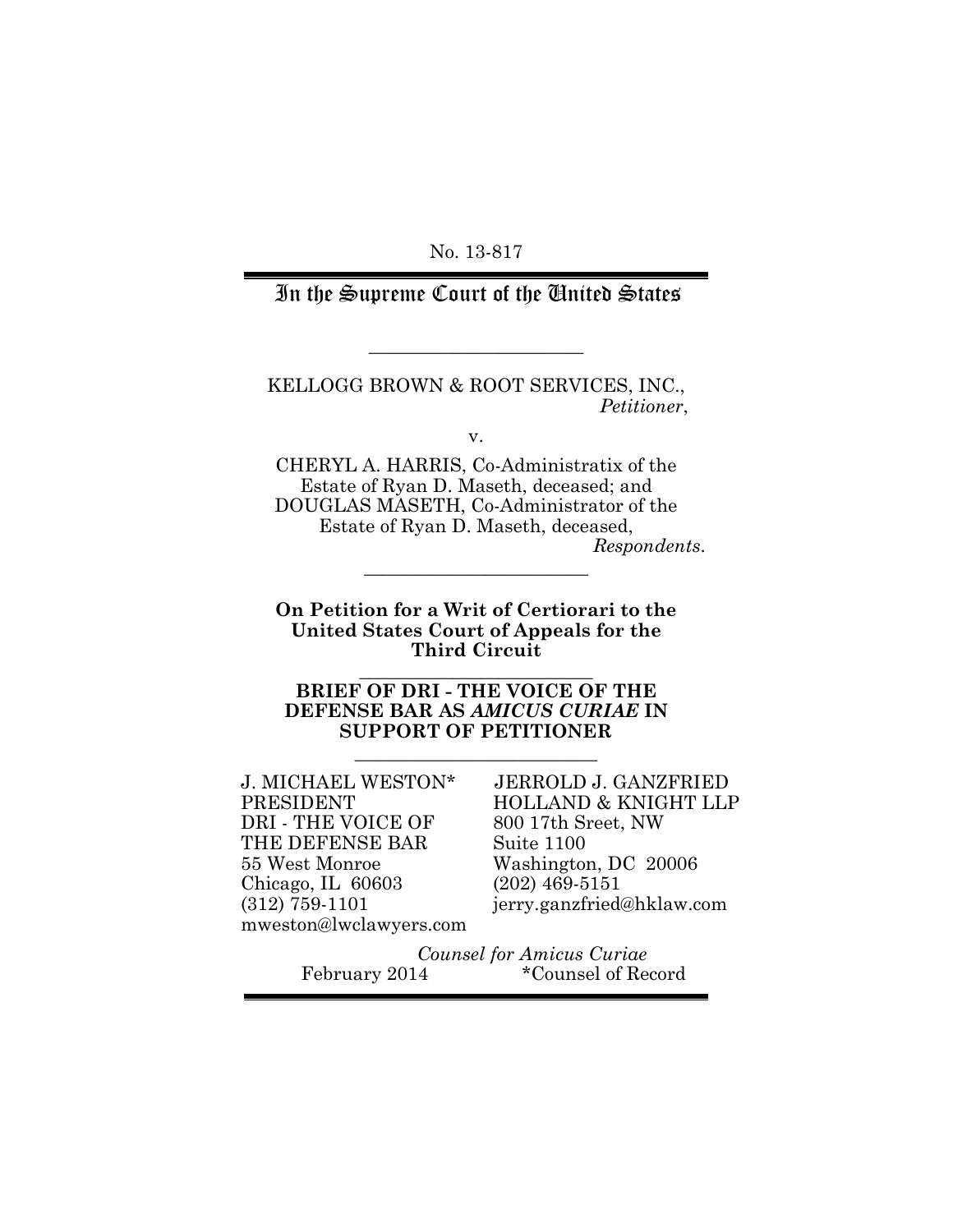## **TABLE OF CONTENTS**

## **Page(s)**

|                                      | INTEREST OF AMICUS CURIAE 1                                                                                                                                                                                                                                                            |  |
|--------------------------------------|----------------------------------------------------------------------------------------------------------------------------------------------------------------------------------------------------------------------------------------------------------------------------------------|--|
|                                      |                                                                                                                                                                                                                                                                                        |  |
| REASONS FOR GRANTING THE PETITION .4 |                                                                                                                                                                                                                                                                                        |  |
| $\mathbf{I}$                         | By Making Application of the Political<br>Question Doctrine Turn on State Law<br>Tort Standards, the Decision of the<br>Third Circuit Conflicts with Decisions of<br>Other Appellate Courts, with<br>Constitutional Principles of Federalism<br>and Separation of Powers, and with the |  |
| H.                                   | The Application of State Law Tort<br>Standards and Remedies Conflicts with<br>Federal Statutory Provisions that Treat                                                                                                                                                                  |  |
| III.                                 | Practical Exigencies Warrant this                                                                                                                                                                                                                                                      |  |
|                                      |                                                                                                                                                                                                                                                                                        |  |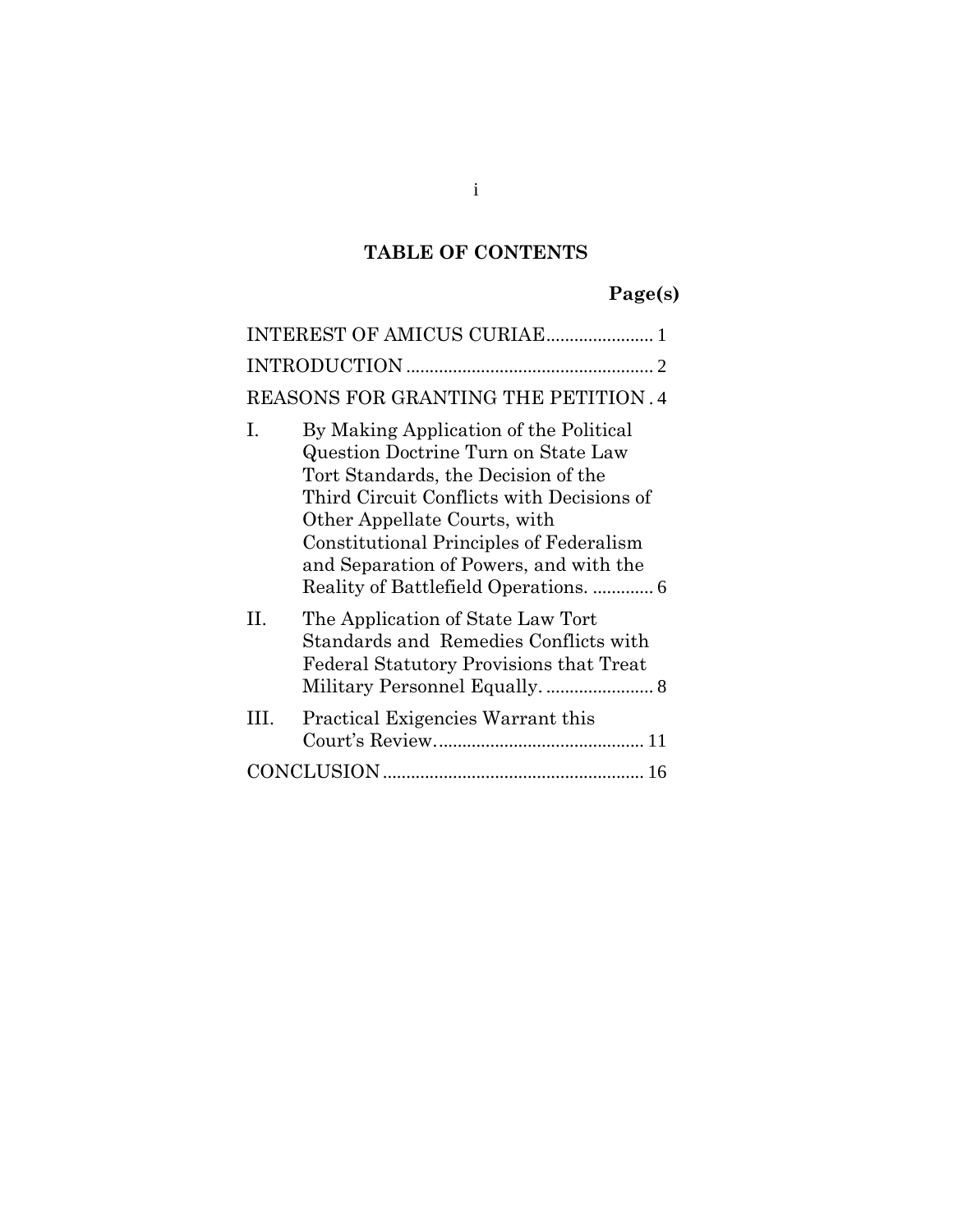#### **TABLE OF AUTHORITIES**

**CASES**

#### **Page(s)**

# *Al Shimari v. CACI Int'l, Inc.,* 679 F.3d 205 (4th Cir. 2012) (en banc) [9,](#page-13-0) [12,](#page-16-0) [14](#page-18-0) *American Insurance Ass'n v. Garamendi,* 539 U.S. 396 (2003)........................................ [6](#page-10-1) *Boyle v. United Tech. Corp.,* 487 U.S. 500 (1988)...................................... [12](#page-16-1) *Chae Chan Ping v. United States,* 130 U.S. 581 (1889)........................................ [6](#page-10-2) *Chappell v. Wallace,* 462 U.S. 296 (1983)...................................... [12](#page-16-2) *Crosby v. National Foreign Trade Council,* 530 U.S. 363 (2000)........................................ [6](#page-10-3) *Department of the Navy v. Egan,* 484 U.S. 518 (1988)........................................ [7](#page-11-0) *Feres v. United States,* 340 U.S. 135 (1950)...................................... [12](#page-16-3) *Gilligan v. Morgan,* 413 U.S. 1 (1973).................................... [4,](#page-8-1) [5,](#page-9-0) [7](#page-11-1) *Hines v. Davidowitz,* 312 U.S. 52 (1941).......................................... [6](#page-10-4) *Saleh v. Titan Corp.* 580 F.3d 1 (D.C. Cir. 2009).................. [7,](#page-11-2) [9,](#page-13-1) [12](#page-16-4)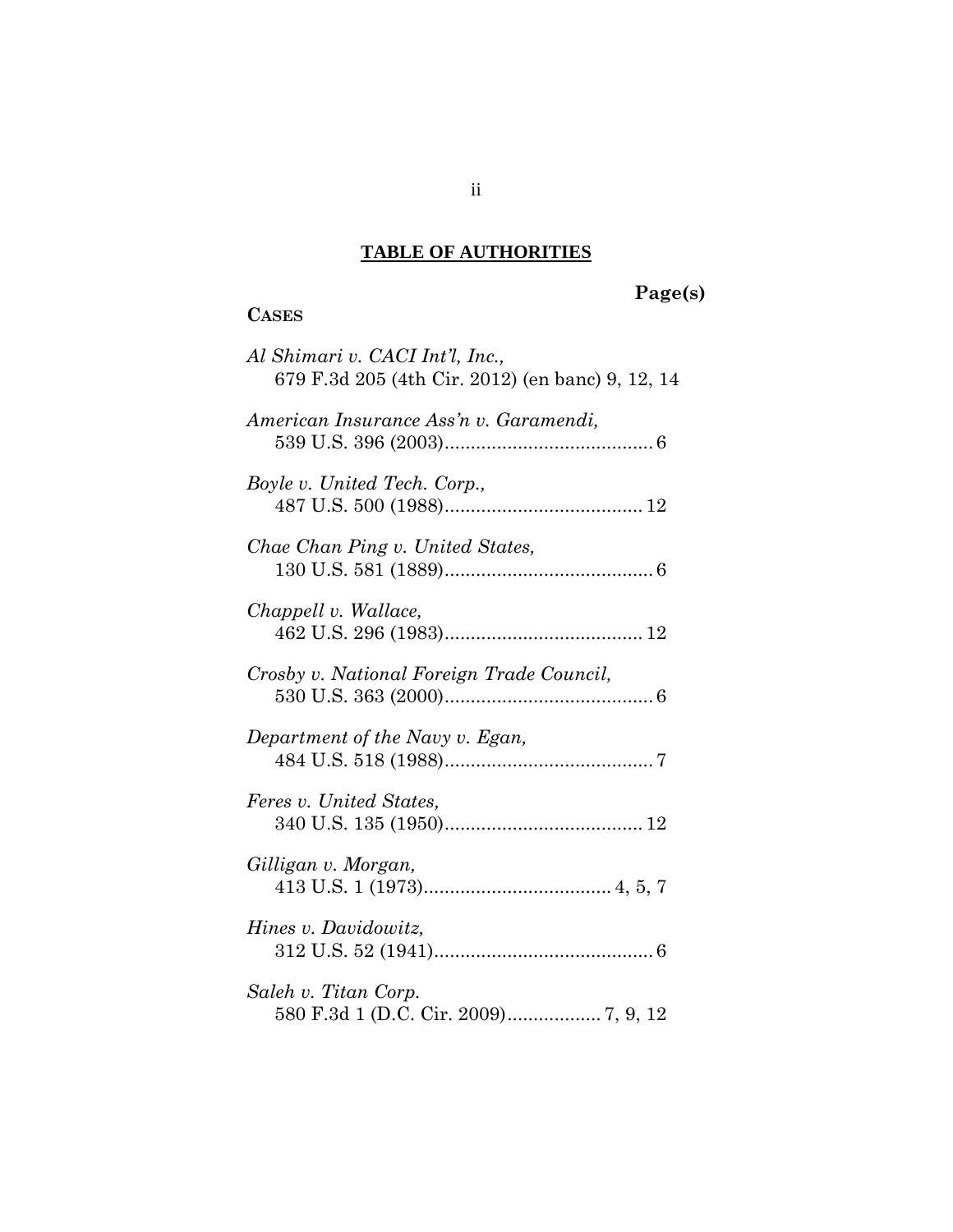| Stencil Aero Enginering Corp. v. United<br>States, |
|----------------------------------------------------|
| United States v. Belmont,                          |
| United States v. Johnson,                          |
| United States v. Stanley,                          |
| Walters v. National Ass'n of Radiation             |
| Survivors,                                         |
| Williams v. Suffolk Ins. Co.,                      |
| Zschernig v. Miller,                               |
| <b>STATUTES</b>                                    |
|                                                    |
|                                                    |
|                                                    |
| Defense Production Act of 1950, 50 U.S.C.          |
| Veterans Benefits Act, 38 U.S.C. §§1101, et        |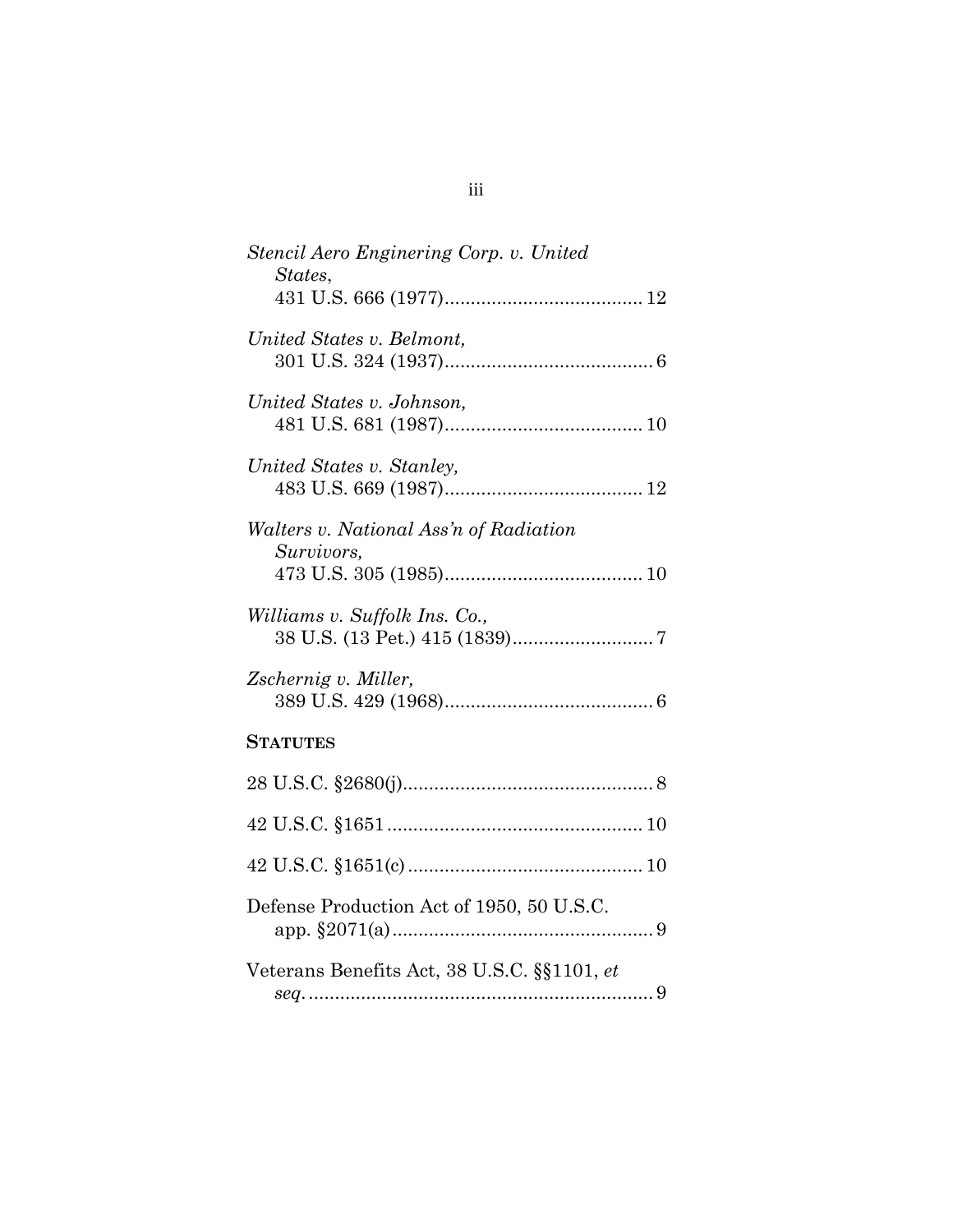## **OTHER AUTHORITIES**

| Br. of the United States as Amicus Curiae, Al<br>Shimari v. CACI Int'l, Inc., No. 09-1335,<br>2012 WL 123570 (4th Cir. Jan. 14, 2012) 9  |
|------------------------------------------------------------------------------------------------------------------------------------------|
| Br. of the United States as Amicus Curiae,<br>Carmichael v. Kellogg, Brown & Root<br>Serv., Inc., No. 09-683 (S. Ct. May 2010) 13        |
| Br. of the United States as Amicus Curiae,<br><i>Fisher v. Halliburton, Nos.</i> 10-20371, 10-<br>20202, 2010 WL 4619492 (5th Cir. Sept. |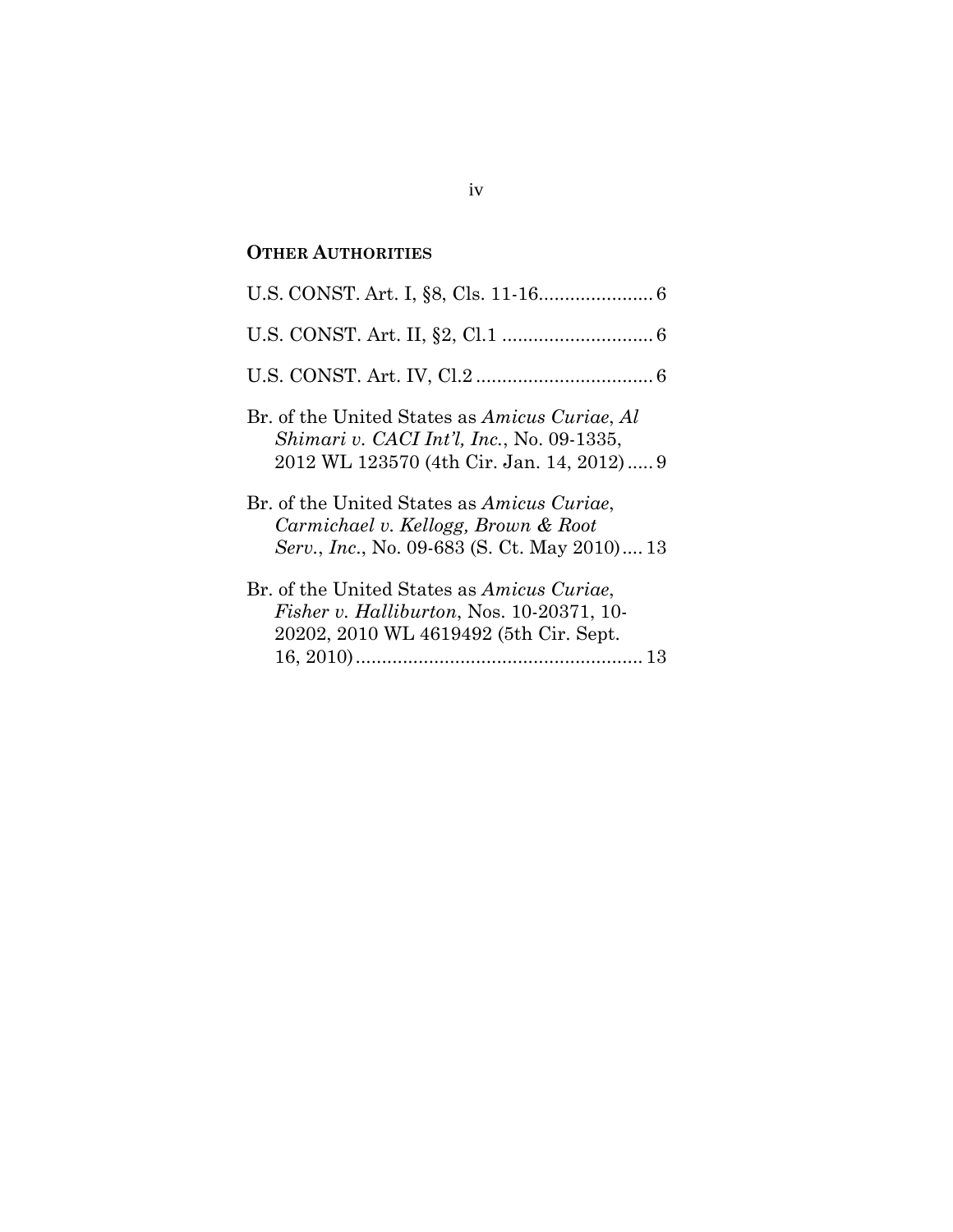#### **INTEREST OF AMICUS CURIAE[1](#page-5-1)**

<span id="page-5-0"></span>*Amicus curiae* DRI — The Voice of the Defense Bar ("DRI") is an international organization of more than 22,000 attorneys involved in the defense of civil litigation. DRI is committed to enhancing the skills, effectiveness, and professionalism of defense attorneys. Consistent with this commitment, DRI seeks to address issues germane to defense attorneys, to promote the role of the defense attorney, and to improve the civil justice system. DRI has long been a voice in the ongoing effort to make the civil justice system more fair and efficient. To that end, DRI regularly files *amicus curiae* briefs in cases that raise issues of concern to its members.

Clear rules that can be readily understood and implemented benefit the civil justice system in multiple ways. In addition to advancing the goals of prompt, orderly, certain and predictable resolution of disputes, clear rules provide normative standards that guide conduct in orderly, certain and predictable ways. This case arises in a context where the demands of orderliness, certainty and predictability are most compelling – a military contractor in a combat zone on foreign soil. But the

 $\overline{a}$ 

<span id="page-5-1"></span><sup>1</sup> Letters of consent have been filed with the Court. Counsel of record received notice of DRI's intent to file this *amicus* brief at least 10 days prior to the due date. Pursuant to Supreme Court Rule 37.6, *amicus curiae* states that no counsel for a party has written this brief in whole or in part, and no person or entity, other than the *amicus curiae,* its members, or its counsel, has made a monetary contribution to the preparation or submission of this brief.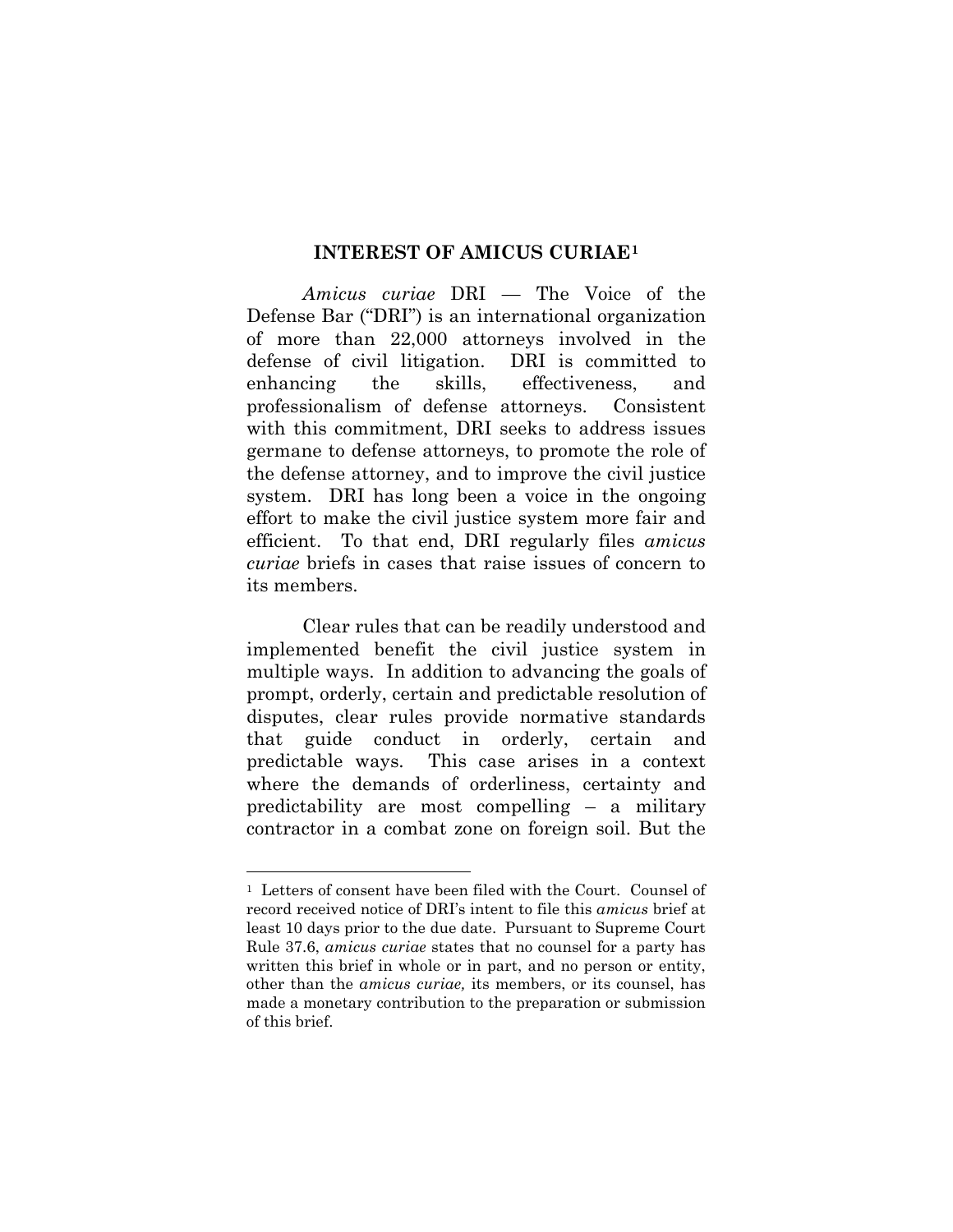decision of the Third Circuit embraces a regime of uncertainty that subjects the defendant to multiple, diverging, conflicting standards of conduct and duties of care that vary depending on the State of domicile of each member of the U.S. military stationed overseas.

The judgment of the Third Circuit in this case, which conflicts with decisions of this Court and decisions of other federal courts of appeals, poses substantial practical problems in an area of law that touches on vital areas of national security, foreign relations and military affairs. Certiorari would be warranted even if these practical problems affected only the litigation of similar tort cases. But, the impact of the decision below also affects vital issues of separation of powers, placing the judiciary in conflict with both the Executive Branch (which conducts foreign and military policy) and the Legislative Branch (which crafted statutory immunities and prescribed specific remedies for members of the Armed Forces injured in the course of their service). This Court's review is warranted to restore the appropriate constitutional balance.

#### **INTRODUCTION**

<span id="page-6-0"></span>This case arises in a context in which the need for a uniform, federal standard is at its zenith. A military contractor engaged by U.S. forces. On foreign soil. In a combat zone.

And, yet, the Third Circuit concluded that constitutional and federal statutory immunity did not turn on a uniform federal standard, but on the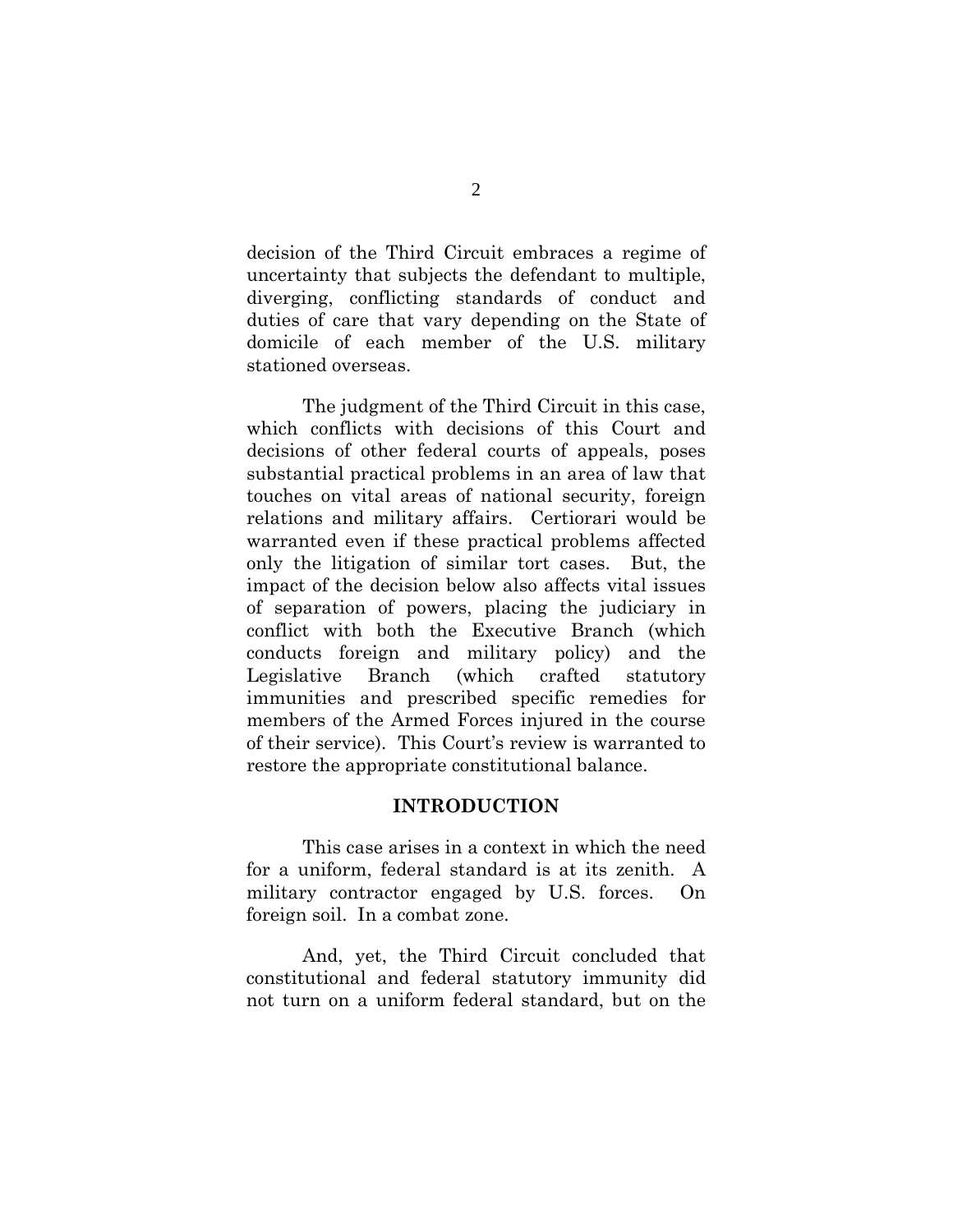differing standards for tort liability in each State to which an individual service member might be connected. Thus, the Third Circuit offers a potential remedy for soldiers from Pennsylvania that it would deny to soldiers from Texas and Tennessee. If that fragmentation of standards were not enough, the Third Circuit could not resolve which of three States provided the standard for judging the claims presented by the family of Sgt. Maseth. How is a contractor operating subject to military control in a battlefield situation supposed to discern the applicable standard of care if an appellate court is unable to make that determination five years later? And, as a practical matter that is central to this case, how is a contractor in a combat zone supposed to comply with a judicially-imposed standard of care that requires conduct rejected by the military commanders on the scene?

The correct answer is that the contractor's military-governed actions are not subject to state law tort litigation or liability. Governing precedent dictates that such combat zone conduct is protected by the constitutional principles of federalism, separation of powers and the political question doctrine, and by the statutory immunities prescribed in the Federal Tort Claims Act ("FTCA"). Moreover, service members and their families are protected by the statutory compensation system Congress created that displaces judicially-created remedies.

As the petition for a writ of certiorari explains, courts nationwide have relied on multiple grounds for rejecting battlefield tort claims against military contractors. Grounds for dismissal include, among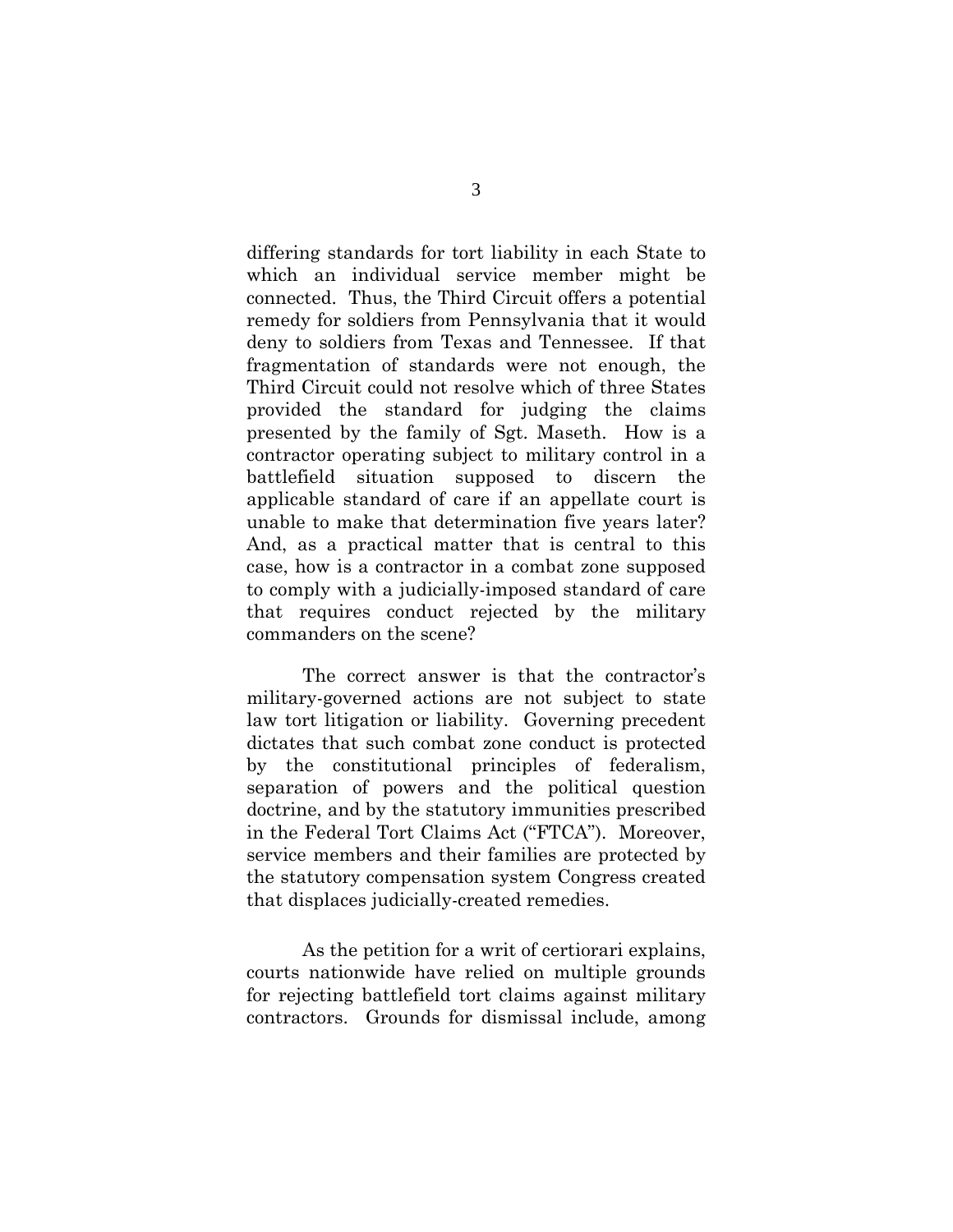others, the political question doctrine, the principle of derivative sovereign immunity, the combatant activity exception to the FTCA, and the exclusive remedy prescribed by the Defense Base Act. Some courts, like the Third Circuit in this case, have allowed such claims to proceed. In an area of law that touches so directly on core federal constitutional issues such as the Supremacy Clause and separation of powers, and that affects on a daily basis United States military operations in combat zones, this Court should not await further percolation of the issues in the lower courts. Percolation has its costs.

#### <span id="page-8-0"></span>**REASONS FOR GRANTING THE PETITION**

This case arises at the intersection of United States foreign relations and military affairs, a confluence of circumstances that presents the legal issues in a context where the federal interest is at its apex.

<span id="page-8-1"></span>Even in circumstances involving incidents within the United States, this Court has held "[t]he complex subtle, and professional decisions as to the composition, training, equipping and control of a military force are essential professional military judgments." *Gilligan v. Morgan,* 413 U.S. 1,5 (1973). It is, as the Court explained "difficult to think of a clearer example of the type of governmental action that was intended by the Constitution to be left to the political branches" and "difficult to conceive of an area of governmental activity in which the courts have less competence." *Id.* at 10. When the geographic locus of the military activity is transported to a war zone on foreign soil, the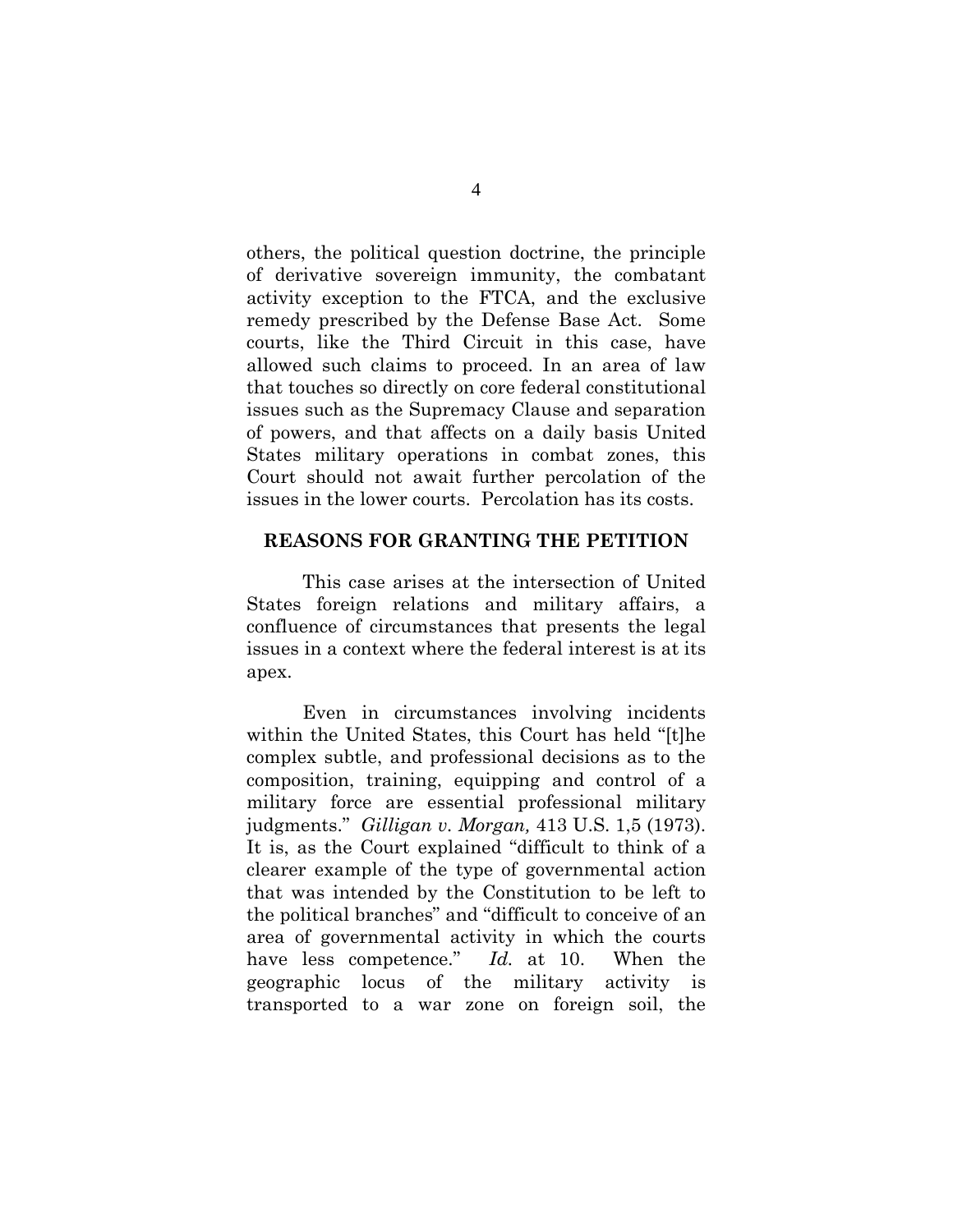<span id="page-9-0"></span>constitutional imperatives that informed this Court's decision in *Gilligan* are even more compelling.

Sound analysis will recognize that the military/foreign relations setting of this case mandates the following conclusions:

(1) that federal law – not state law – must provide the governing standard. This is so both because the context in which this case arises is squarely within the realm that the Constitution assigns to the federal government, and because a single, uniform standard is a practical necessity if all U.S. service members are to be treated equally.

(2) that, within the federal constitutional system, decisions for the day-to-day activities of United States troops in a war zone are committed to the other branches of government. The limited judicial role does not embrace secondguessing such real-time military decisions as the housing and equipping of our troops.

(3) that, consistent with the dual constitutional imperatives of the Supremacy Clause and separation of powers that preclude the vagaries of differing state tort laws and judicially-created remedies, Congress has crafted uniform federal remedies available to all who serve in the military. Expressly excluded from some of those statutory remedies are state-law causes of action in tort for injuries arising out of combatant activities.

For the reasons explained in the petition for a writ of certiorari, the Third Circuit's mistaken view of these constitutional and statutory standards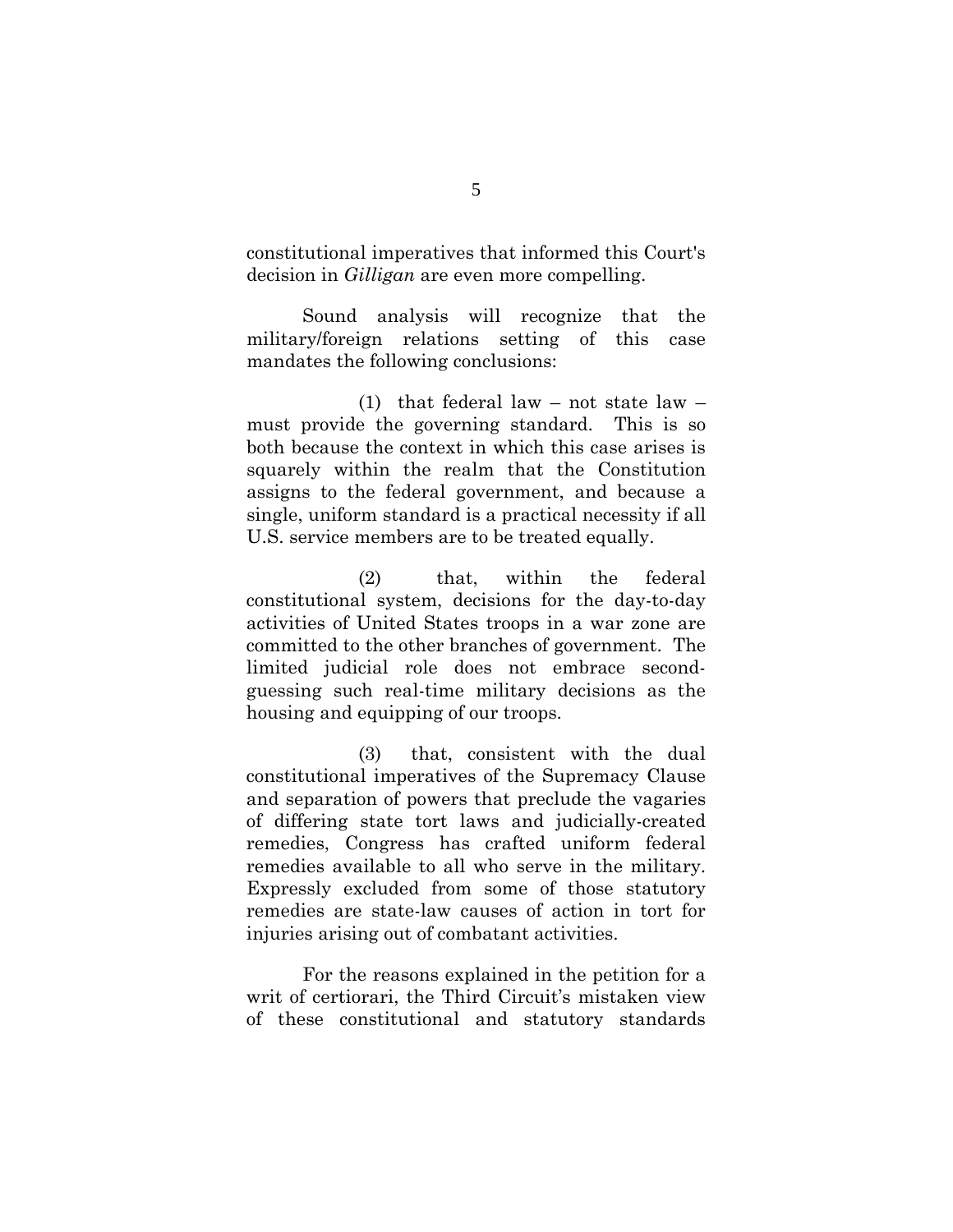provide ample basis for this Court's review. There are, in addition, compelling practical reasons for certiorari to be granted now. Courts nationwide have relied on multiple grounds for deciding whether to dismiss combatant activity tort claims. Further litigation in the lower courts subjects the government and the contractors upon whom the military depends in sensitive combat zone activities to precisely the second-guessing, uncertainty and conflicting standards that should be barred as a matter of Constitutional and statutory law.

<span id="page-10-0"></span>**I. By Making Application of the Political Question Doctrine Turn on State Law Tort Standards, the Decision of the Third Circuit Conflicts with Decisions of Other Appellate Courts, with Constitutional Principles of Federalism and Separation of Powers, and with the Reality of Battlefield Operations.**

<span id="page-10-7"></span><span id="page-10-6"></span><span id="page-10-5"></span><span id="page-10-4"></span><span id="page-10-3"></span><span id="page-10-2"></span><span id="page-10-1"></span>The Constitution confers authority over the military and over foreign relations on the Executive and Legislative Branches of the federal government. U.S. CONST. Art. I, §8, Cls. 11-16; Art. II, §2, Cl. 1; Art. VI, Cl. 2. That structural assignment by the Constitution has several pivotal implications for this case. First, the federal interest predominates over the states. *See, e.g., American Insurance Ass'n v. Garamendi,* 539 U.S. 396 (2003); *Crosby v. National Foreign Trade Council,* 530 U.S. 363 (2000); *Zschernig v. Miller,* 389 U.S. 429, 432 (1968); *Hines v. Davidowitz,* 312 U.S. 52 (1941); *United States v. Belmont,* 301 U.S. 324, 331 (1937); *Chae Chan Ping v. United States,* 130 U.S. 581, 605 (1889). Second, the Judicial Branch is constitutionally bound to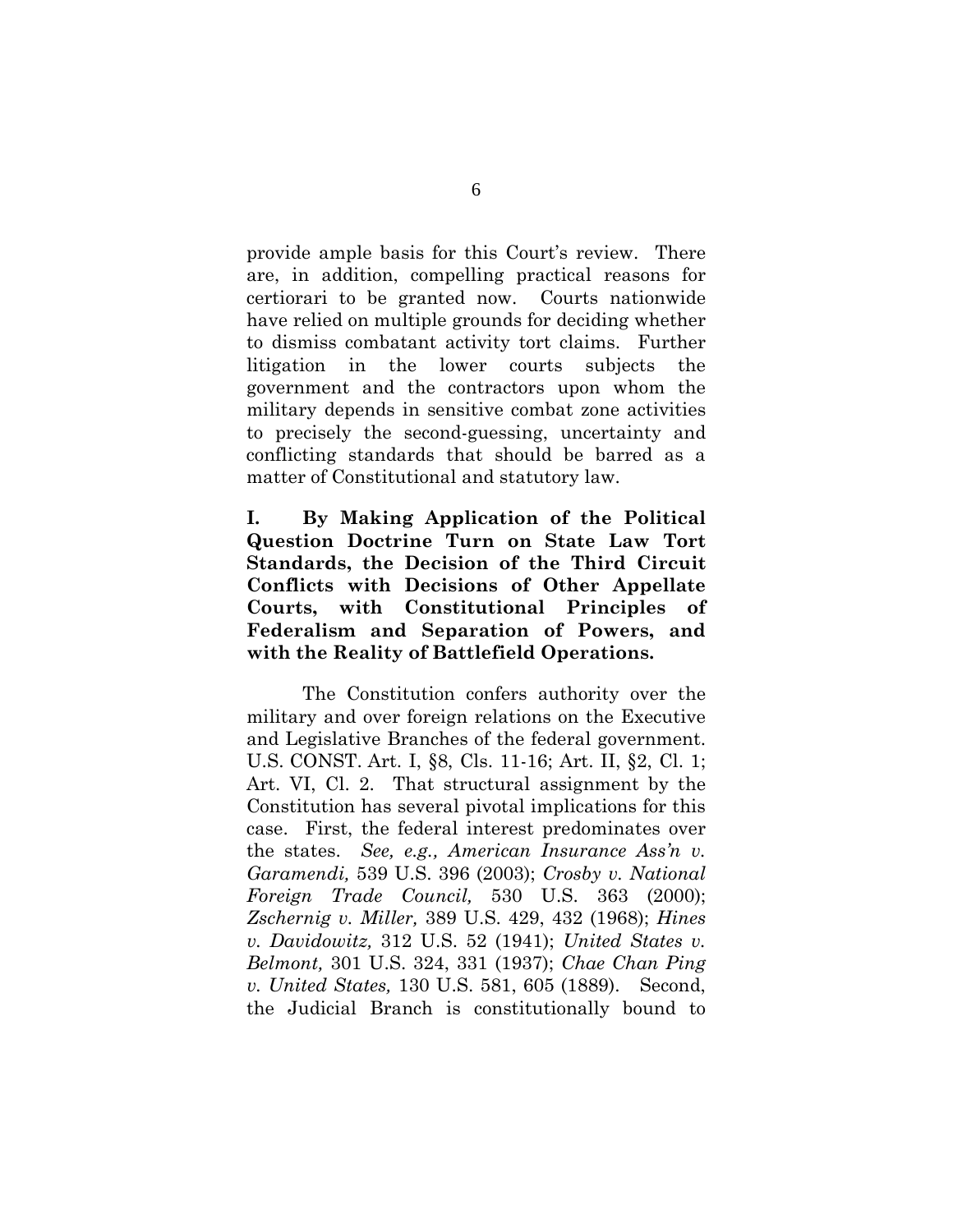<span id="page-11-3"></span><span id="page-11-1"></span><span id="page-11-0"></span>accept the primacy of the Executive and Legislature on these questions. *See, e.g., Department of the Navy v. Egan,* 484 U.S. 518, 530 (1988); *Gilligan,* 413 U.S. at 5, 10; *Williams v. Suffolk Ins. Co.,* 38 U.S. (13 Pet.) 415, 420 (1839).

In holding that state-law tort standards determine the applicability of the political question doctrine to military personnel serving in combat zones overseas, the Third Circuit departs from settled principles. At a doctrinal level, the Third Circuit's approach is at odds not only with the constitutionally-mandated structure of government, but also with the basic underpinnings of tort theory. Contrary to the decision below, the D.C. Circuit has explained that "all of the traditional rationales for *tort* law – deterrence of risk-taking behavior, compensation of victims, and punishment of tortfeasors – are singularly out of place in combat situations, where risk-taking is the rule." *Saleh v. Titan Corp.* 580 F.3d 1, 7 (D.C. Cir. 2009) (emphasis in original). The guidance of the D.C. Circuit is particularly apt in this case, where the military authorities in place in Iraq rejected petitioner's recommendation for other work to be done on the facility. Pet. App. 67, 71-72; *see* Pet. 7.

<span id="page-11-2"></span>Beyond the analytical shortcomings of the Third Circuit's decision are practical ramifications that make its decision especially deleterious. Military authorities need to know that contractors essential to the United States' mission are under their control. When military decision-makers conclude that local exigencies call for Level B electrical maintenance, it is essential that the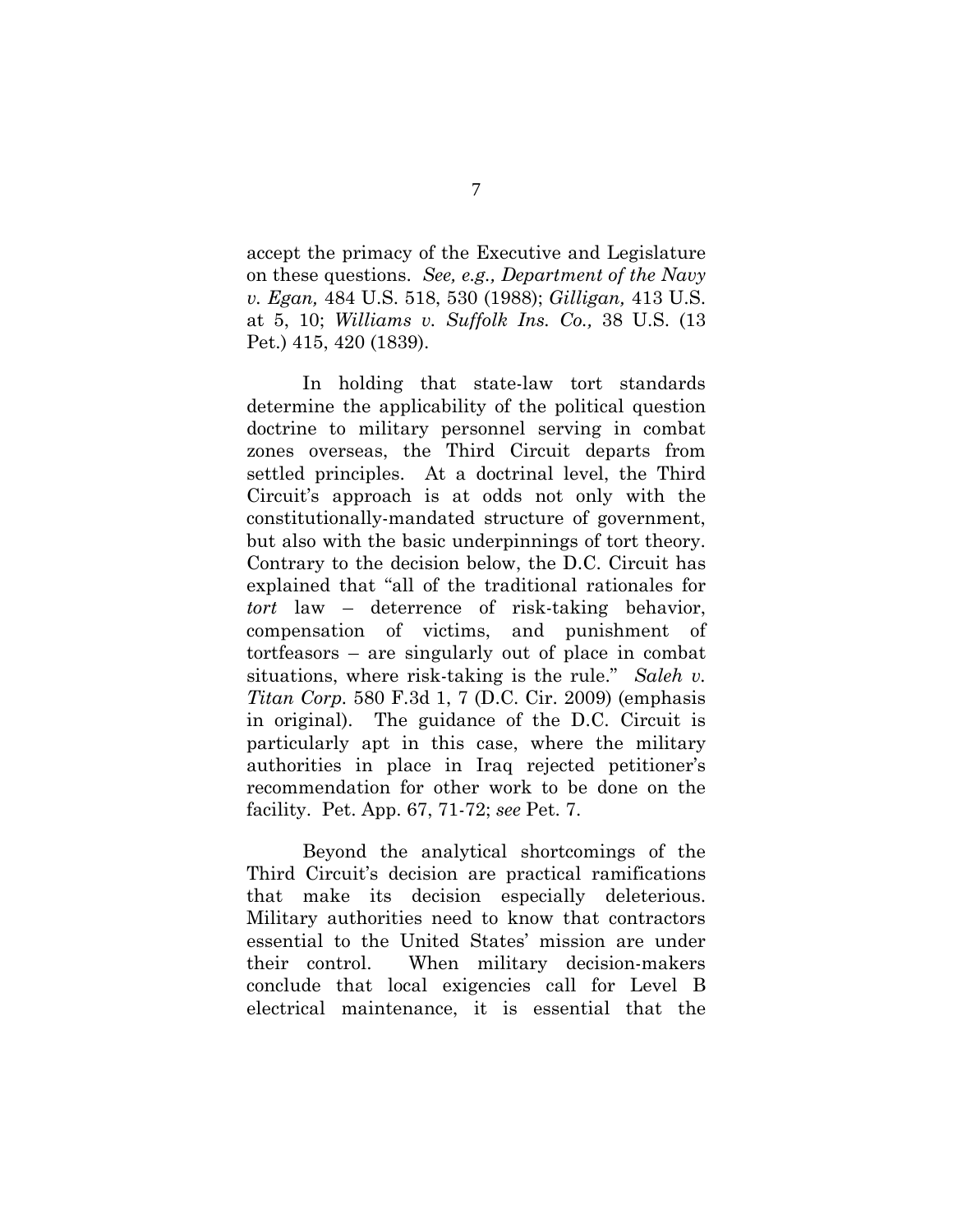contractor provide exactly that. *See* Pet. App. 67, 71- 72. If the contractor proposes Level A maintenance and the military command rejects the proposal, the contractor has its instructions that must be followed. If commanders in the field in Iraq conclude that the standard is Level B, there is no room for a court to determine – years after the fact – that the contractor should, nevertheless, have performed work to a standard that would be acceptable in Texas, or Tennessee, or to an altogether different standard that would be acceptable in Pennsylvania. The decision below replaces the single, clearly established, military-selected standard with a pastiche of varying state-law approaches. As a result of this unwarranted dependence on differing state tort schemes, even now ― five years after the events ― the Third Circuit cannot say which State's law applies.

#### <span id="page-12-0"></span>**II. The Application of State Law Tort Standards and Remedies Conflicts with Federal Statutory Provisions that Treat Military Personnel Equally.**

<span id="page-12-1"></span>Consistent with the Constitutional provisions that entrust these issues to the Executive and Legislative Branches of the federal government, statutes governing the military provide the roadmap for the correct disposition of this case. Key among these are the "combatant activities exception" to the FTCA, which keeps in place the federal government's sovereign immunity with respect to "claims arising out of the combatant activities of the military ... during time of war." 28 U.S.C. §2680(j). This statutory provision has been viewed as equally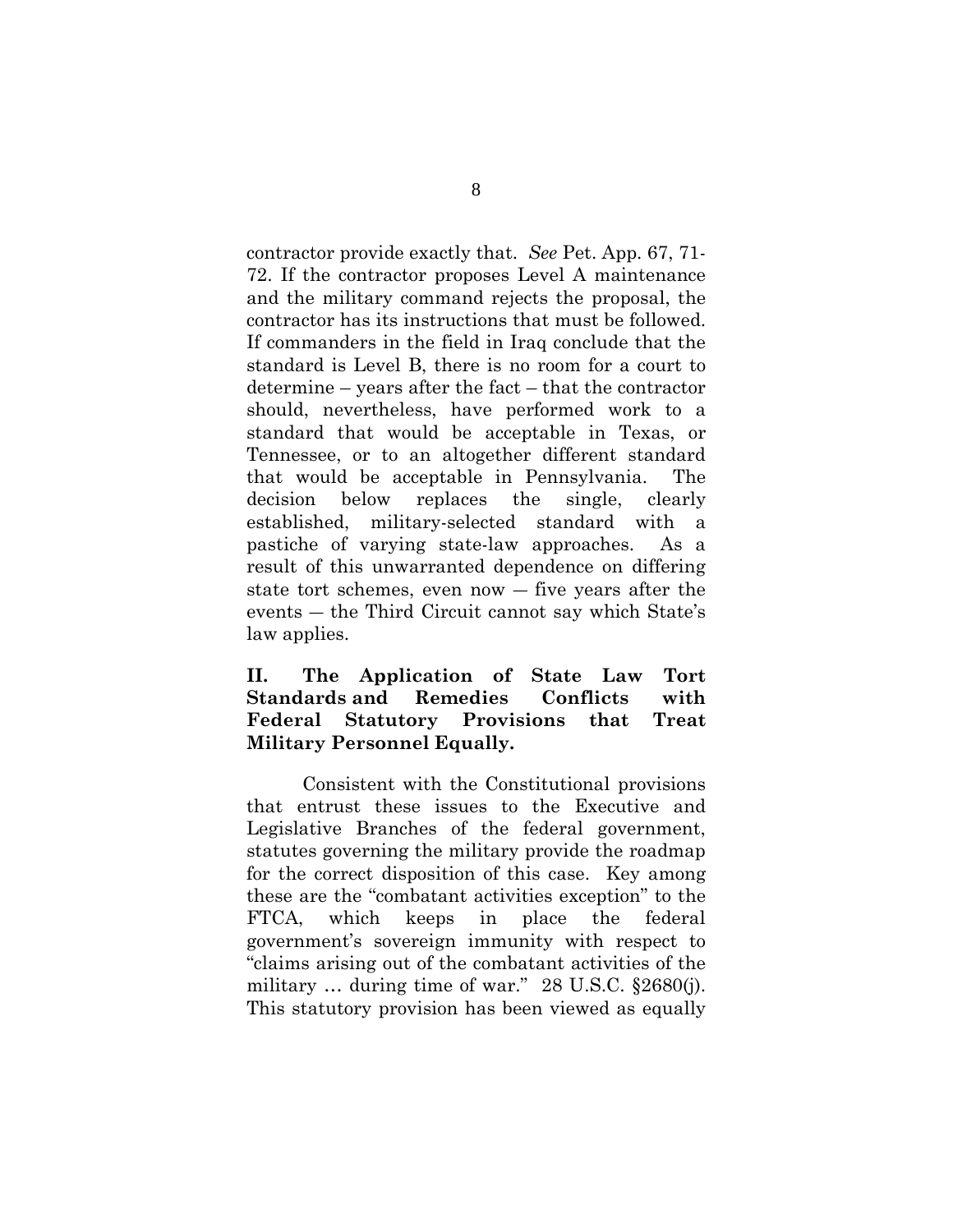<span id="page-13-1"></span><span id="page-13-0"></span>applicable to on-site battlefield contractors. *E.g., Saleh,* 580 F.3d at 7 ("the policy embodied by the combatant activities exception is simply the elimination of tort from the battlefield"), *id.* at 9 ("During wartime, where a private service contractor is integrated into combatant activities over which the military retains command authority, a tort claim arising out of the contractor's engagement in such activities shall be preempted"); *see also, Al Shimari v. CACI Int'l, Inc.,* 679 F.3d 205, 236 (4th Cir. 2012) (en banc) (Wilkinson, J., dissenting) ("Congress wanted to keep tort law out of the battlefield regardless of a defendant's status as a soldier or a contractor"); Defense Production Act of 1950, 50 U.S.C. app. §2071(a).

<span id="page-13-2"></span>The federal government has expressed the view that "state tort law claims against contractors are generally preempted if similar claims brought against the United States would come within the FTCA's combatant activities exception and if the alleged actions of the contractor and its personnel occurred within the scope of their contractual relationship with the government, particularly if the conduct occurred while contractor personnel were integrated with the military in its combat-related activities." Br. of United States as Amicus Curiae, *Al Shimari v. CACI Int'l, Inc.,* No. 09-1335, 2012 WL 123570 (4th Cir. Jan. 14, 2012) at 2-3.

<span id="page-13-3"></span>Also consistent with the uniquely federal interest, Congress has taken additional steps to displace the uncertainties and vagaries of state tort law as a potential remedy for military personnel. The Veterans Benefits Act, 38 U.S.C. §§1101, *et seq.,*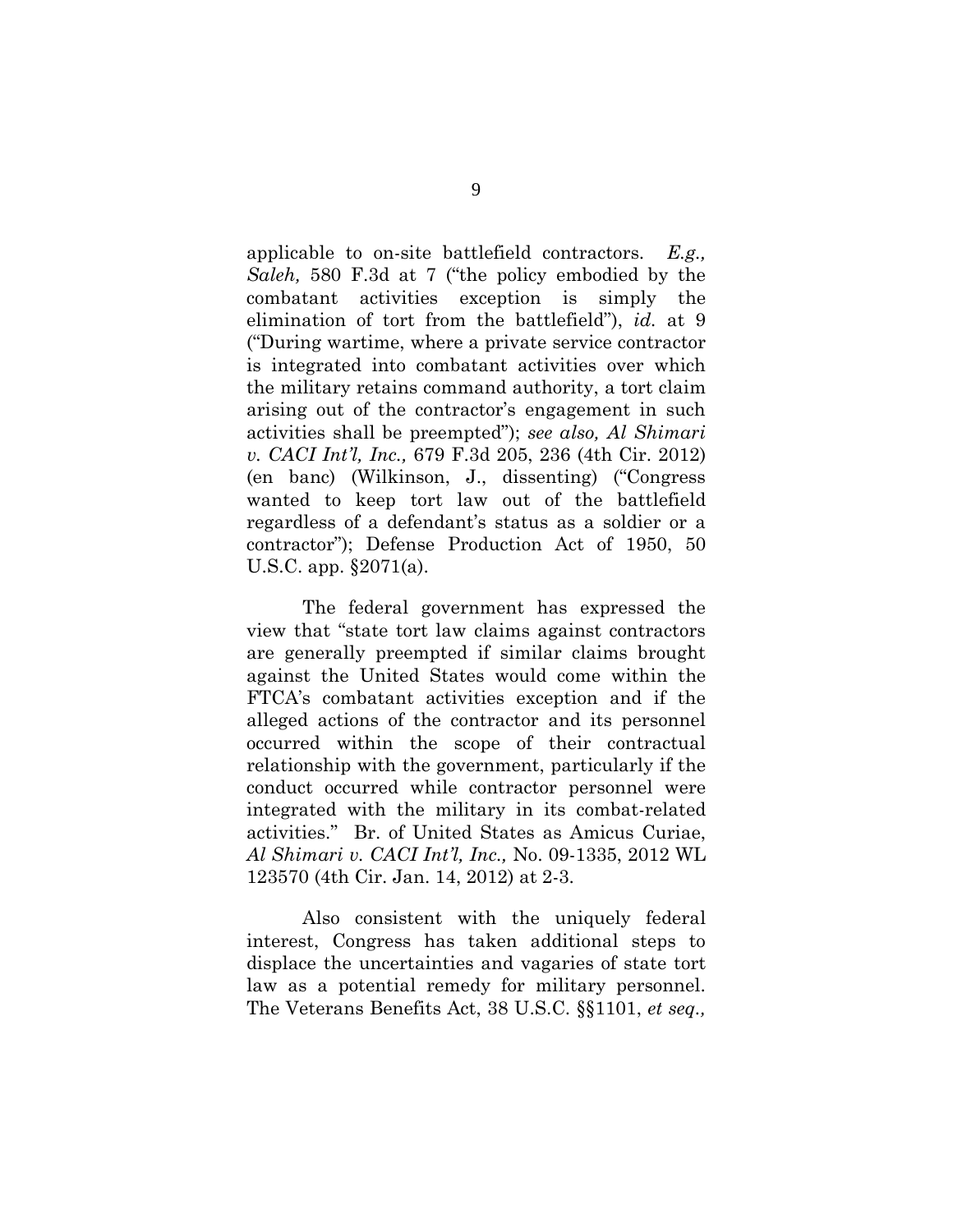<span id="page-14-0"></span>provides certain and predictable compensation for injuries suffered in military service. *See United States v. Johnson,* 481 U.S. 681, 690 (1987) (service members injured or killed in service to the United States are entitled to statutory disability and death benefits that "compare extremely favorably with those provided by most workman's compensation statutes") (quoting *Feres v. United States,* 340 U.S. 135, 145 (1950).

<span id="page-14-3"></span><span id="page-14-2"></span><span id="page-14-1"></span>Congress has addressed the subject of battlefield injuries in additional ways that preclude the result reached by the Third Circuit. For example, the Defense Base Act ("DBA"), 42 U.S.C. §1651 created an exclusive, federally-administered, contractor-funded, compensation system for contractor personnel injured or killed overseas while performing national defense activities. That statute expressly prohibits state tort liability in favor of the exclusive federal statutory remedy. 42 U.S.C. §1651(c) (incorporating the exclusive remedy provision of the Longshore and Harbor Workers' Compensation Act, and stating further that an employer's liability under the no-fault statutory compensations scheme "shall be exclusive and in place of all other liability … under the workmen's compensation law of any State, Territory, or other jurisdiction"). Even in such circumstances as Sgt. Maseth's tragic accident, there is no latitude for judicial override of the compensation remedies and limits set by Congress. *See Walters v. National Ass'n of Radiation Survivors,* 473 U.S. 305, 319-34 (1985) (upholding statutory maximum fee recovery for attorneys representing veterans in benefits cases).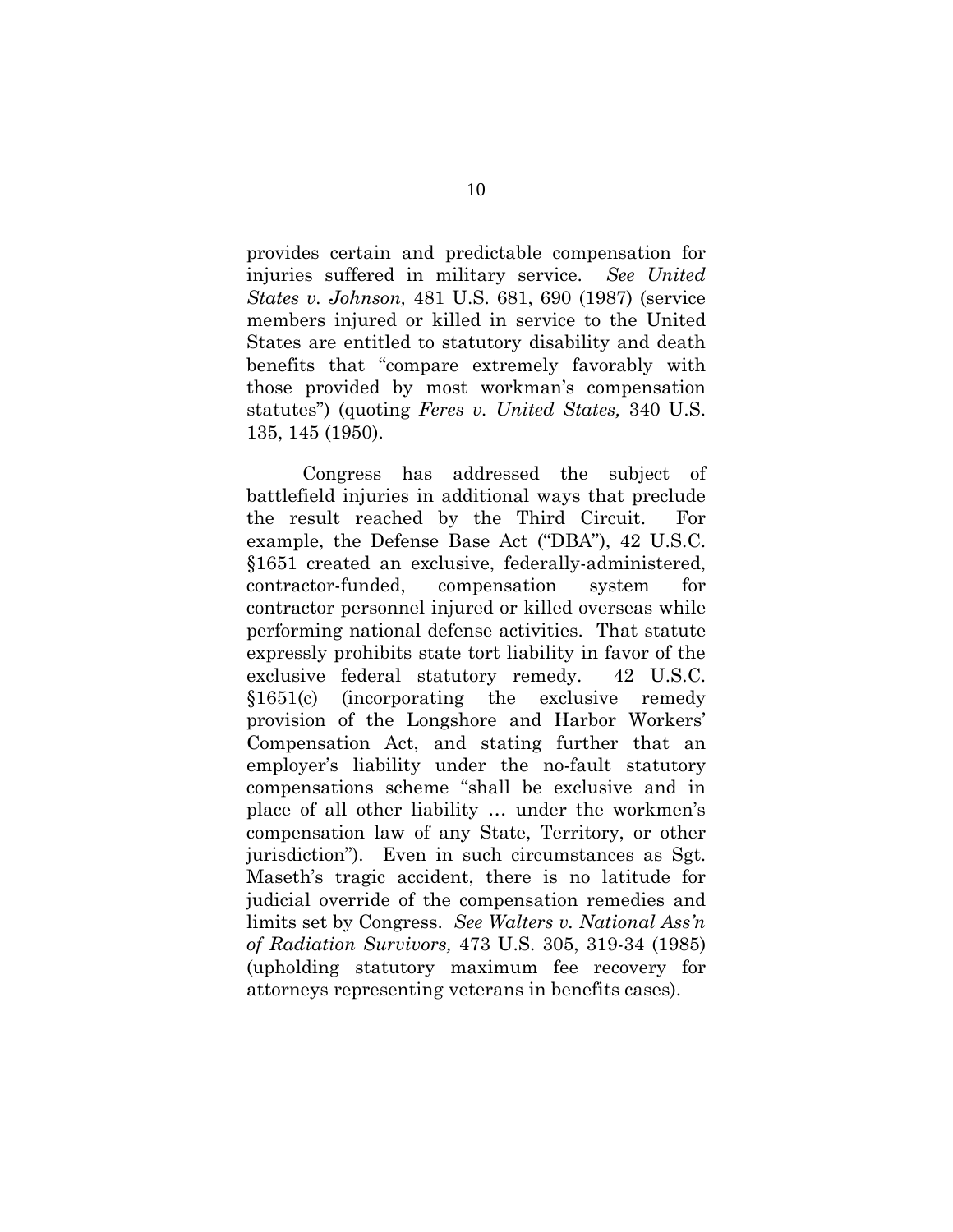Among other objectives, these statutes are designed to eliminate tort law, tort liability, and the threat of tort litigation from the battlefield. They do so by creating comprehensive, exclusive remedies without the need for protracted litigation or judicial second-guessing of military battlefield decisions that resulted in injury or death. Unlike the decision of the Third Circuit, which would provide a remedy to military personnel from Pennsylvania that is denied to service members from Texas and Tennessee, Congress created a uniform system that treats all injured veterans equally, regardless of the State from which they hail.

#### <span id="page-15-0"></span>**III. Practical Exigencies Warrant this Court's Review.**

A grant of certiorari in this case would bring much needed resolution to pressing Constitutional and statutory issues on which the courts of appeals are divided. That alone, should suffice to warrant review.

Additional factors make the case for certiorari even more compelling. One basic concern underlying the issues in this case is that the primacy of the Executive and Legislative Branches will be undermined by the judicial imposition of state-law tort standards on military and foreign relations decisions made on battlefields overseas.

But concern is not simply that different courts have taken different analytical routes to the same result of protecting the overarching federal interest. As this Court has recognized, even the pendency –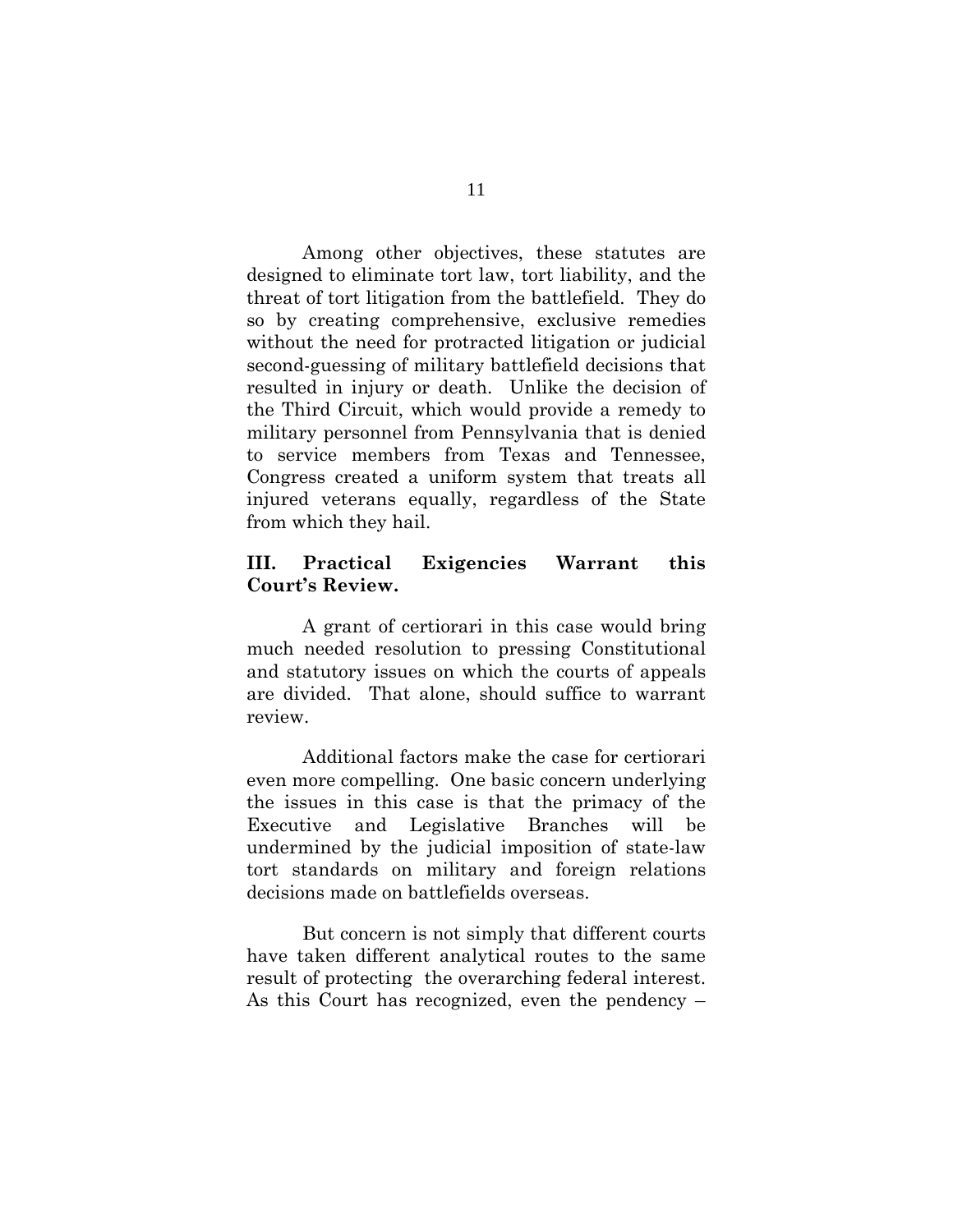<span id="page-16-6"></span><span id="page-16-5"></span><span id="page-16-2"></span>indeed, even the mere *threat* – of litigation has a chilling deleterious effect on the conduct of sensitive federal activities. For example, this Court observed in *United States v. Stanley,* 483 U.S. 669, 682 (1987), that the prospect of "compelled depositions and trial testimony by military officers concerning the details of their military commands" threatens government interests. *See*, *Stencil Aero Enginering Corp. v. United States*, 431 U.S. 666 (1977). *Cf., Chappell v. Wallace,* 462 U.S. 296, 299, 304 (1983) (rejecting *Bivens* remedy against a service member's superior officers and noting the harmful effects on military effectiveness of litigation over injuries sustained in the course of duty). Comparable considerations informed this Court's holdings in *Feres v. United States,* 340 U.S. 135 (1950), and *Boyle v. United Tech. Corp.,* 487 U.S. 500 (1988).

<span id="page-16-4"></span><span id="page-16-3"></span><span id="page-16-1"></span><span id="page-16-0"></span>The D.C. Circuit explained in *Saleh,* 580 F.3d at 8, that "such suits will surely hamper military flexibility and cost effectiveness, as contractors may prove reluctant to expose their employees to litigation-prone combat situations." Similarly, Judge Wilkinson's dissent from the Fourth Circuit's en banc decision in *Al Shimari* (679 F.3d at 229, 243) catalogued an extensive list of adverse consequences flowing from the mere pendency of contractor-in-thebattlefield litigation: contractors will have to "pause[] to consider their potential liability … before agreeing to supply the military needed personnel under the government contract;" the "facilitation of tort remedies chills the willingness of both military contractors and the government to contract;" prospective tort suits increase the costs of employing contractors on the battlefield and to the "Defense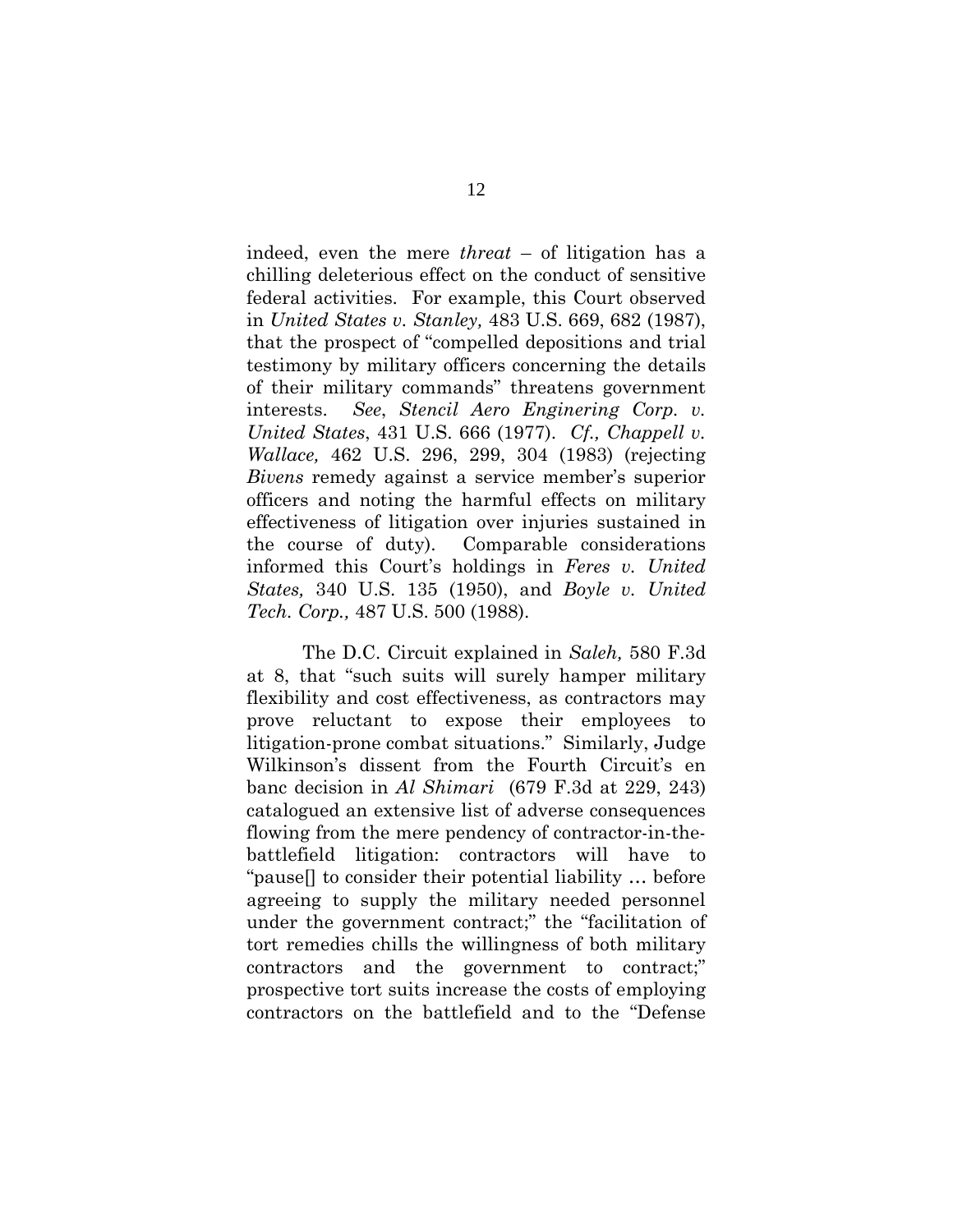Department in an era of cost consciousness, the threat of tort liability can chill both the government's ability and willingness to contract by raising the price of partnering with private industry…;" "[s]o long as the executive branch could control contractual performances through contract law, it had little reason to eschew valuable partnerships with private enterprise," but if "third parties can pull contractors and their military supervisors into protracted legal battles, we can expect a distortion of contractor and military decisionmaking to account for that contingency."

In a series of *amicus* briefs in this Court and several circuit courts, the United States has expressed related concerns. *E.g.,* Br. of the United States as Amicus Curiae, *Carmichael v. Kellogg, Brown & Root Service, Inc.,* No. 09-683 (S. Ct. May 2010) at 18 ("the need for certain evidence in a suit against a private contractor may itself give rise to serious concerns (*e.g.,* classified information in certain circumstances, burdens on the military"), 20 ("suit by or on behalf of an injured service member against a contractor may also effectively implicate the service member's relationship with his commander or other military officials, especially when the contractor's operations are integrally related with military operations"); Br. of the United States as Amicus Curiae, *Fisher v. Halliburton,* Nos. 10-20371, 10-20202, 2010 WL4619492 (5th Cir. Sept. 16, 2010) at 3 ("To support ongoing military operations in Iraq and Afghanistan, the United States relies heavily on civilian contractors, and the potential tort liability of contractors arising from the performance of functions in this context is thus a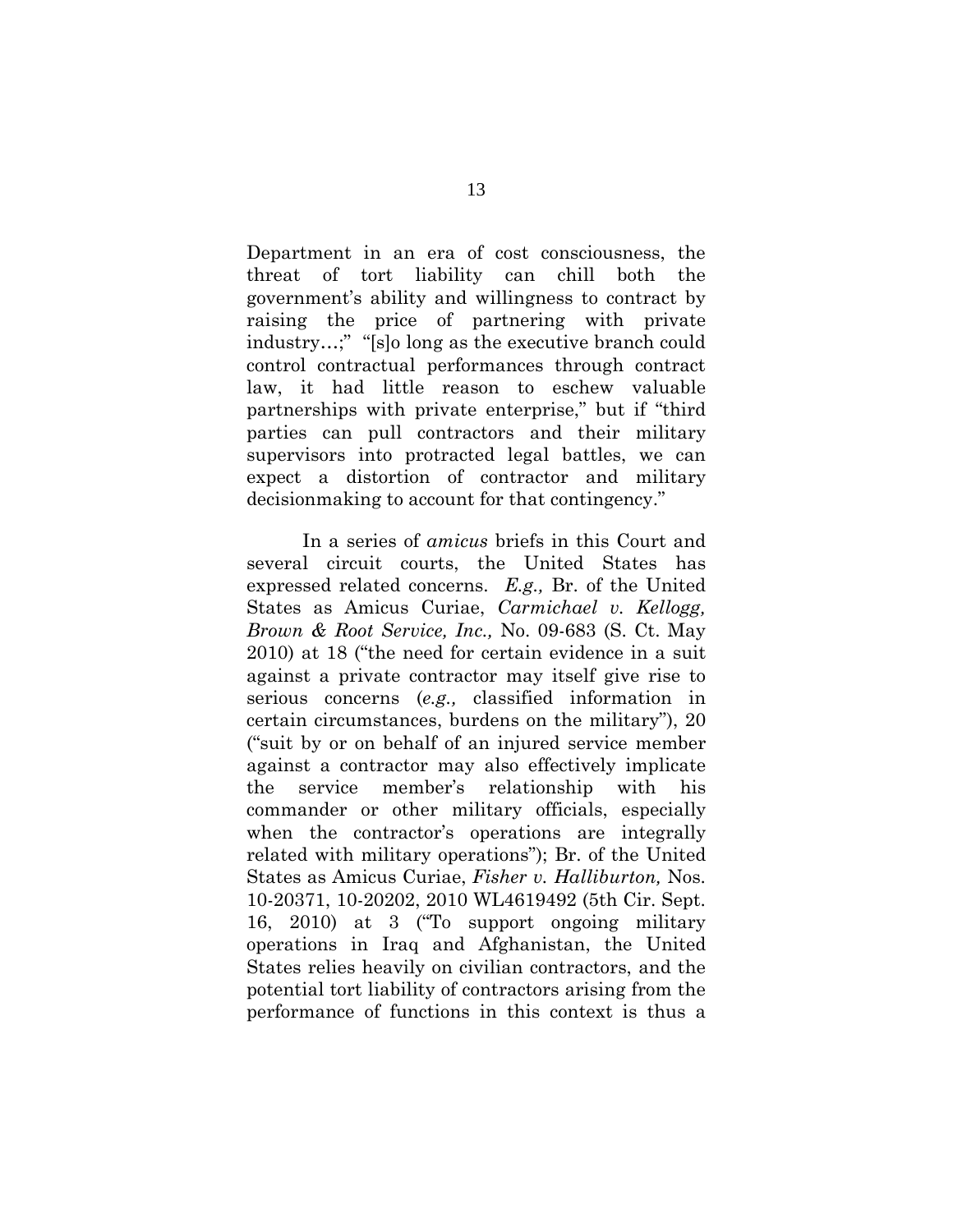<span id="page-18-0"></span>matter of considerable importance to the United States, particularly because increased tort litigation risk would, at a minimum, cause prospective contractors to increase the prices they charge the government and could dissuade them from offering their services altogether"); Br. for the United States as Amicus Curiae, *Al Shimari, supra,* at 2 (among the "significant federal interests at stake" are "ensuring that state-law tort litigation does not lead to second-guessing military judgments, protecting the primacy of existing tools for the government to regulate the conduct of contractors working on behalf of the United States (especially where civilian contractors work alongside service members in the military's conduct of combat-related activities)" and the "federal interest in protecting the conduct of the military's combat operations from interference by litigation based on state tort law").

In short, the adverse impact of tort claims against battlefield contractors is well documented. Contractors and the United States government have alerted the courts to the adverse consequences that flow from the mere potential for state law tort claims. Many courts have taken heed. Some, like the Third Circuit, have not.

As the petition explains, the Third Circuit decision in this case conflicts with the rulings of other courts that correctly perceived the constitutional, statutory and practical reasons for rejecting state-law tort claims against military contractors in these circumstances. In rejecting such claims against contractors, courts have articulated multiple rationales, invoking concepts that range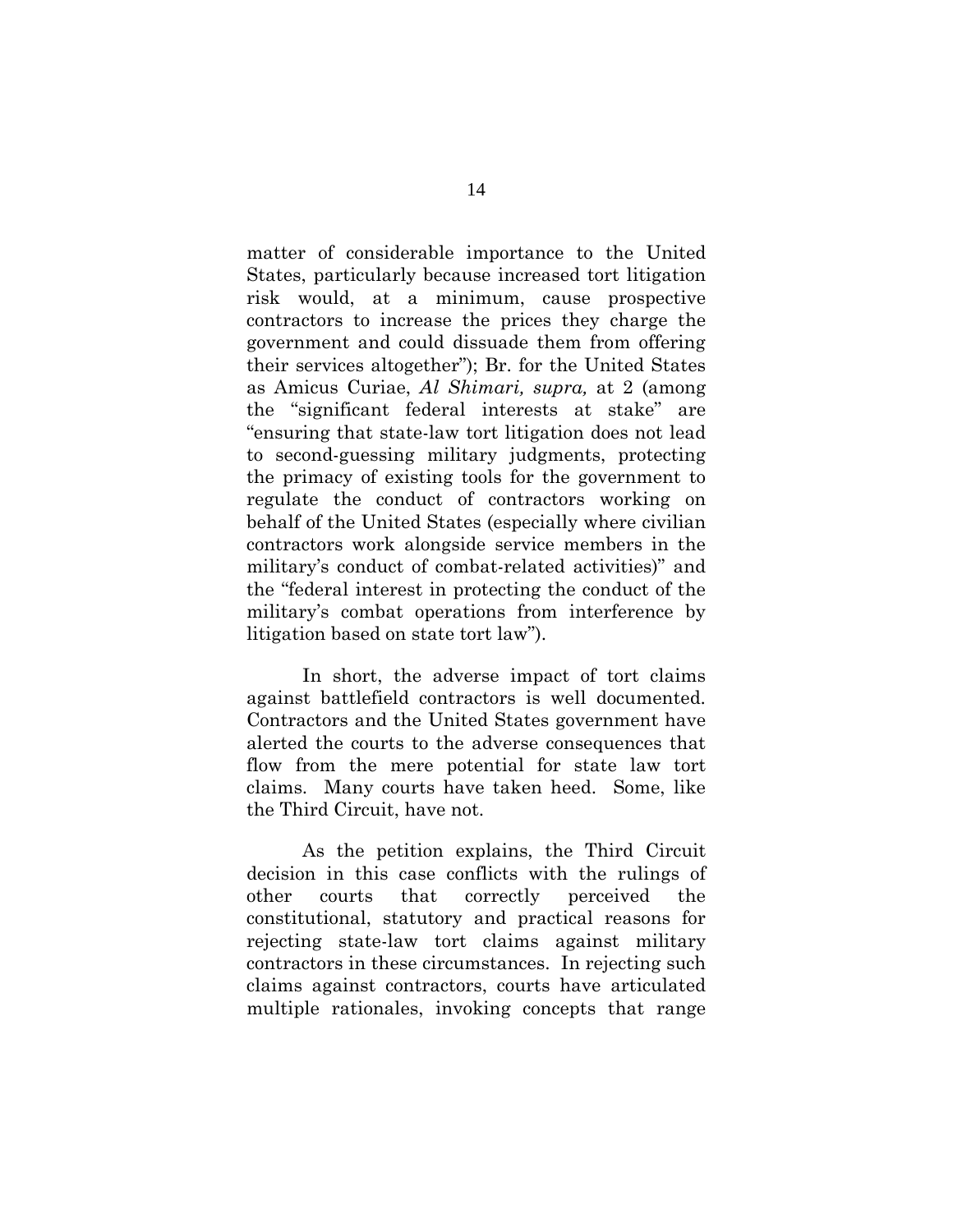from Constitution-based federalism under the Supremacy Clause, separation of powers and the political question doctrine, to statutory-based exclusive administrative remedies, preemption of state-law remedies, and legislative exceptions to the waiver of sovereign immunity, to common law and judicial-based defenses, such as shared or derivative sovereign immunity, and the government contractor defense. As these various rationales sometimes converge, the lines that separate one from another may seem difficult to discern. But, they all gravitate toward recognizing the deleterious impact of imposing state-law tort standards on military contractors serving the United States in overseas battlefields.

In contrast to the decisions of other courts, the Third Circuit concluded that core issues of Constitutional law – on which nationwide uniformity is essential to the foreign relations and military affairs of the United States – should nonetheless be governed by the differing tort law regimes of each State. There is no warrant for state law to trump federal law on these sensitive subjects. Nor is there any convincing reason to wait for additional linedrawing by the circuit courts. Since even the mere possibility for judicial second-guessing of military battlefield decisions creates adverse consequences, further percolation of the issues comes at a steep cost.